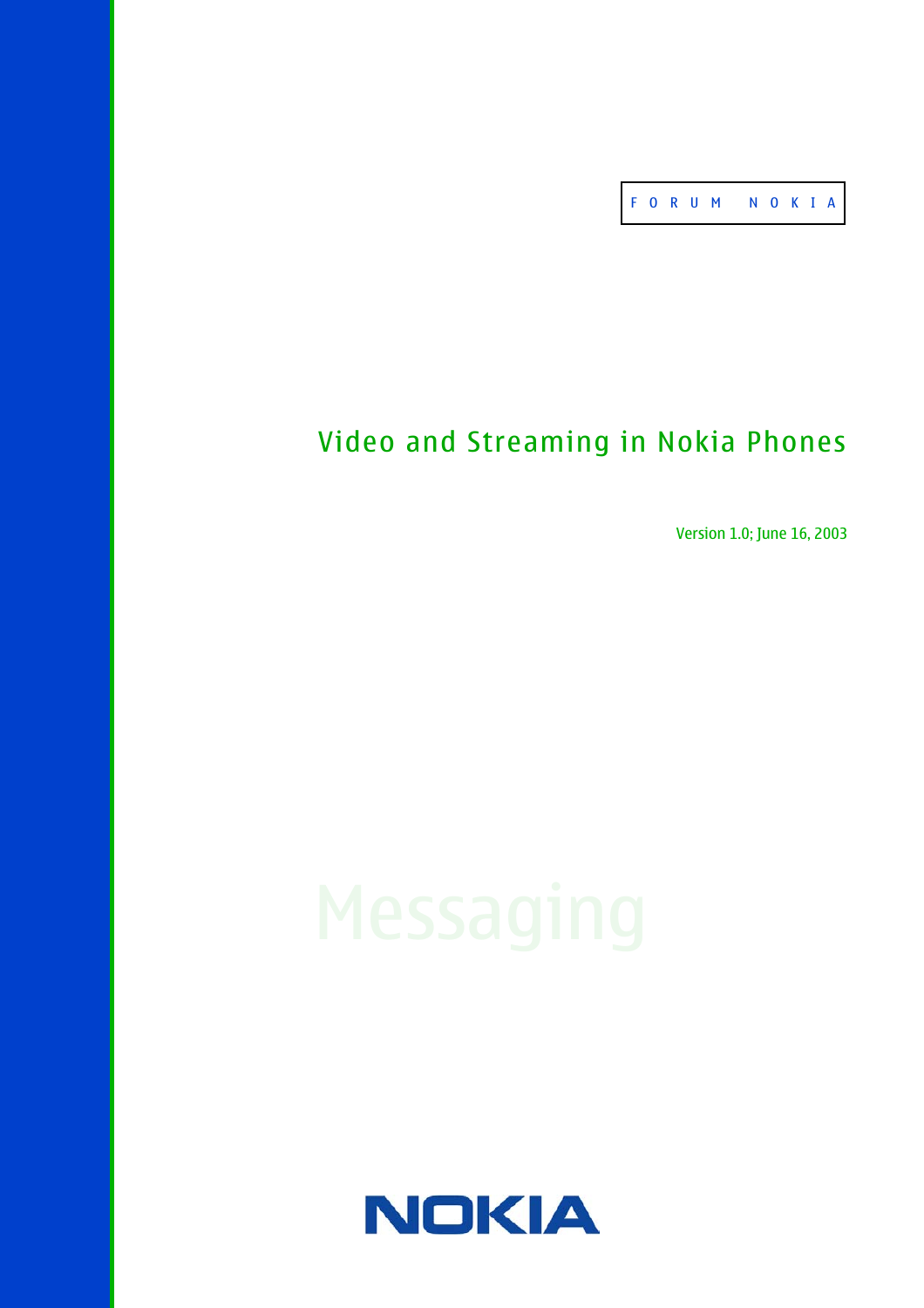# Contents

| $\mathbf{1}$   |     |       |  |  |  |  |
|----------------|-----|-------|--|--|--|--|
| $\overline{2}$ |     |       |  |  |  |  |
| 3              |     |       |  |  |  |  |
|                | 3.1 |       |  |  |  |  |
|                | 3.2 |       |  |  |  |  |
|                | 3.3 |       |  |  |  |  |
| $\overline{4}$ |     |       |  |  |  |  |
|                | 4.1 |       |  |  |  |  |
|                | 4.2 |       |  |  |  |  |
|                | 4.3 |       |  |  |  |  |
| 5              |     |       |  |  |  |  |
| 6              |     |       |  |  |  |  |
|                | 6.1 |       |  |  |  |  |
|                |     | 6.1.1 |  |  |  |  |
|                |     | 6.1.2 |  |  |  |  |
|                | 6.2 |       |  |  |  |  |
|                | 6.3 |       |  |  |  |  |
|                |     | 6.3.1 |  |  |  |  |
|                |     | 6.3.2 |  |  |  |  |
|                |     | 6.3.3 |  |  |  |  |
|                | 6.4 |       |  |  |  |  |
|                |     | 6.4.1 |  |  |  |  |
|                |     | 6.4.2 |  |  |  |  |
|                | 6.5 |       |  |  |  |  |
| $\mathbf{7}$   |     |       |  |  |  |  |
|                | 7.1 |       |  |  |  |  |
|                |     | 7.1.1 |  |  |  |  |
|                |     | 7.1.2 |  |  |  |  |
|                | 7.2 |       |  |  |  |  |
| 8              |     |       |  |  |  |  |
| 9              |     |       |  |  |  |  |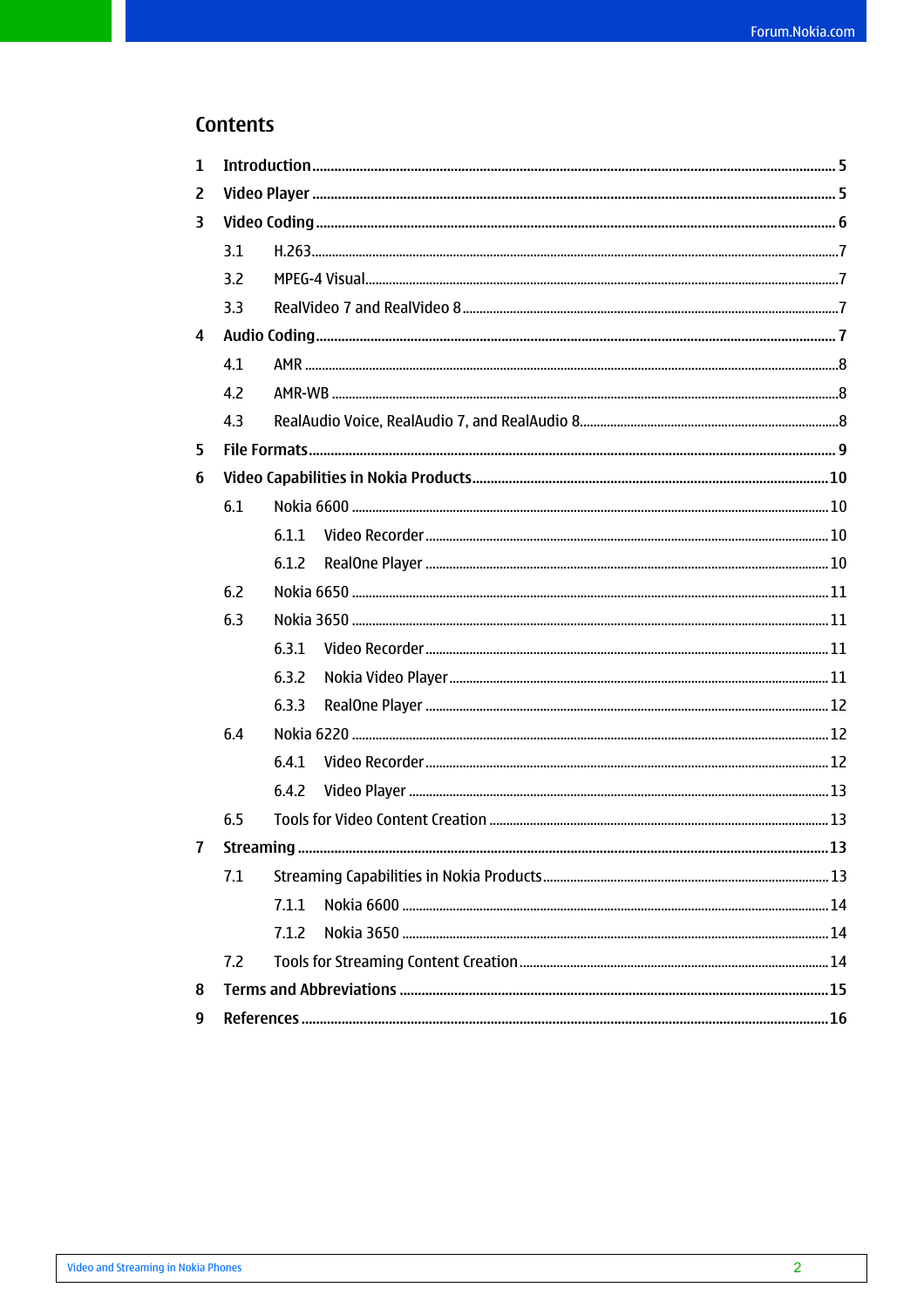# **Change History**

| 16 June 2003 | V1.0 | This document replaces "Video in Nokia phones"-document. Tools<br>section, Nokia 6220 and Nokia 6600 added. Document structure is also |
|--------------|------|----------------------------------------------------------------------------------------------------------------------------------------|
|              |      | changed.                                                                                                                               |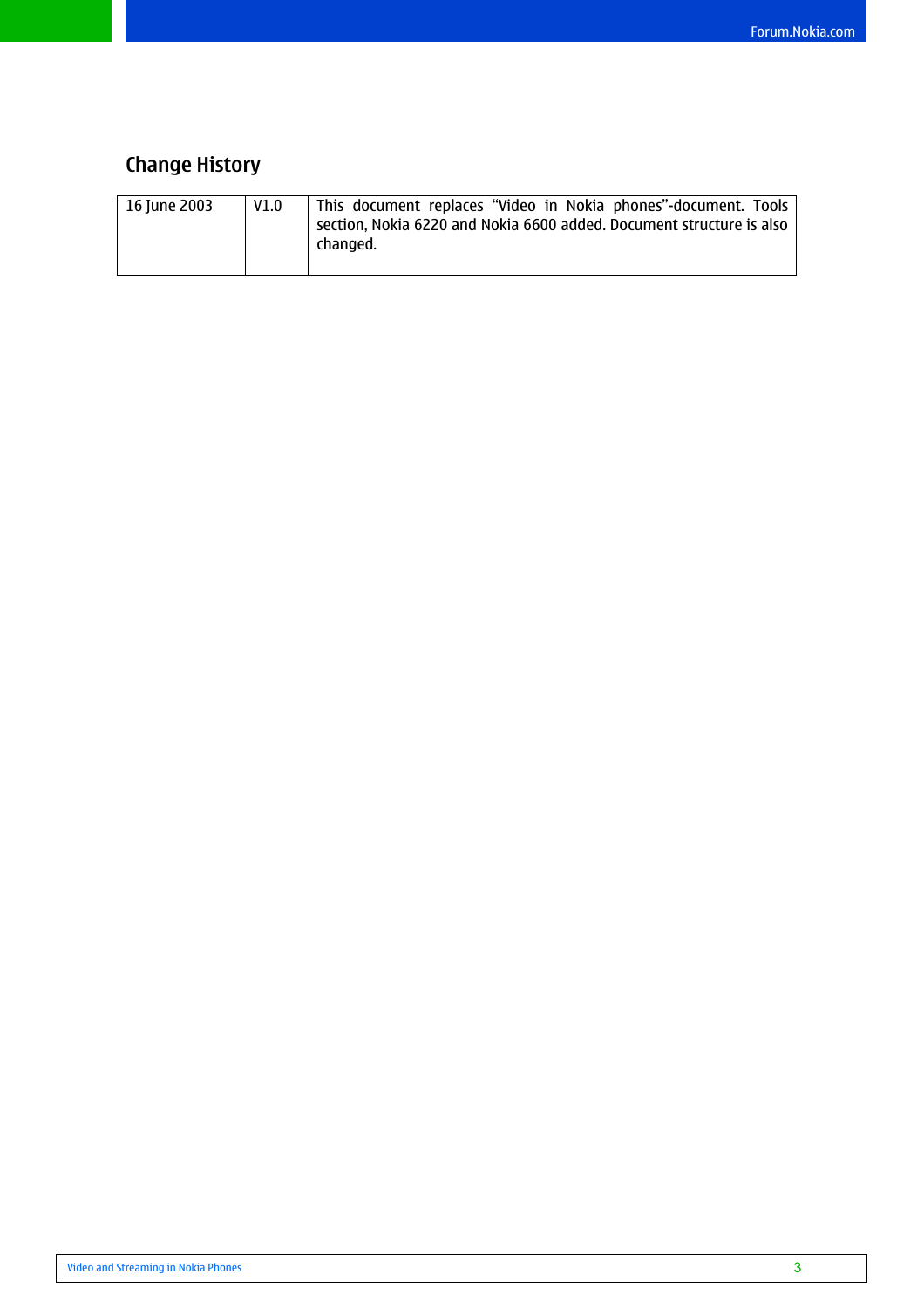#### Copyright © 2003 Nokia Corporation. All rights reserved.

Nokia and Nokia Connecting People are registered trademarks of Nokia Corporation. Java and all Java-based marks are trademarks or registered trademarks of Sun Microsystems, Inc. Other product and company names mentioned herein may be trademarks or trade names of their respective owners.

#### **Disclaimer**

The information in this document is provided "as is," with no warranties whatsoever, including any warranty of merchantability, fitness for any particular purpose, or any warranty otherwise arising out of any proposal, specification, or sample. Furthermore, information provided in this document is preliminary, and may be changed substantially prior to final release. This document is provided for informational purposes only.

Nokia Corporation disclaims all liability, including liability for infringement of any proprietary rights, relating to implementation of information presented in this document. Nokia Corporation does not warrant or represent that such use will not infringe such rights.

Nokia Corporation retains the right to make changes to this specification at any time, without notice.

#### **License**

A license is hereby granted to download and print a copy of this specification for personal use only. No other license to any other intellectual property rights is granted herein.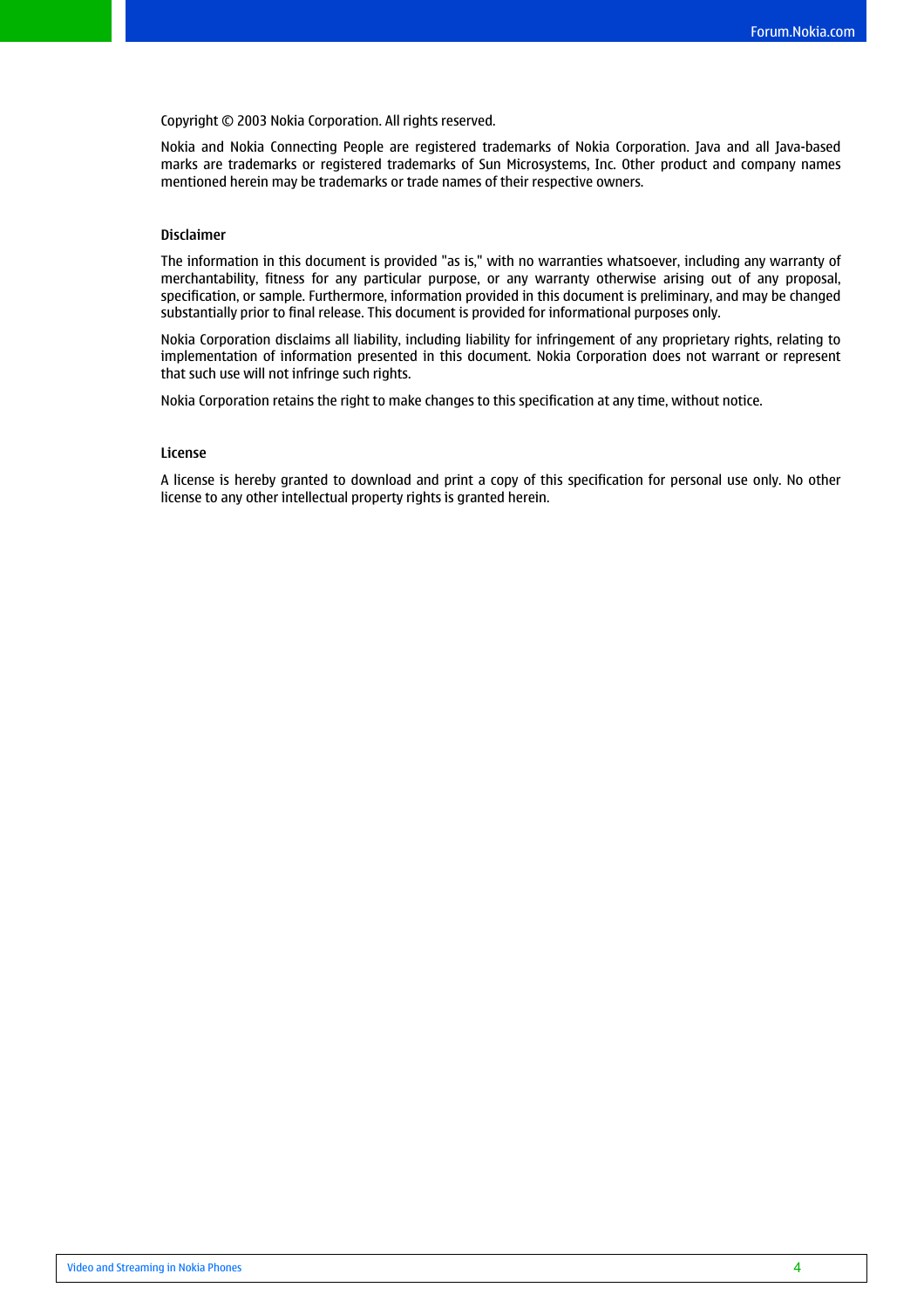# Video and Streaming in Nokia Phones

Version 1.0; June 16, 2003

# <span id="page-4-0"></span>**1 Introduction**

The following document will help developers create audio-visual content and services for videocapable Nokia handsets, such as the Nokia 6650, Nokia 3650 and Nokia 6600. The Nokia 3650 and Nokia 6600 are also referred as Series 60 devices.

The term "video," when used in the context of *video* streaming and *video* player, should be interpreted as the capability to render simultaneously both video and audio content.

## **2 Video Player**

The same user interface will be used for both video streaming and a stand-alone local video player. The main difference between these two is that in video streaming, the compressed video data is fetched from a server during playback, whereas in the local video viewer, the video clip to be viewed is stored locally in the memory of the mobile terminal or memory card. The external session establishment of video streaming service is implemented using the WAP browser or messaging applications (SMS, MMS viewers), which have the ability to launch external applications such as the player application. This is done by recognizing an RTSP:// URL or a downloaded definition file (.RAM file), which will launch the installed streaming player. In the player application, streaming links are typically launched from the player's editable play list.

Downloading a file first and playing it afterwards is considered local playback, because the entire video file has already been stored locally. Note also that Nokia handsets do not support progressive downloading, meaning that the entire video clip must be downloaded before playback.

The creation of a video clip requires the following elements:

- One or more bit streams (e.g., one video bit stream and, if present, an audio bit stream). A bit stream is the output of a video or an audio encoder. See Sections 3 and 4 for discussions of video and audio coding, respectively.
- One file format, which packages the audio visual content into a file, synchronizes it, and allows access to it.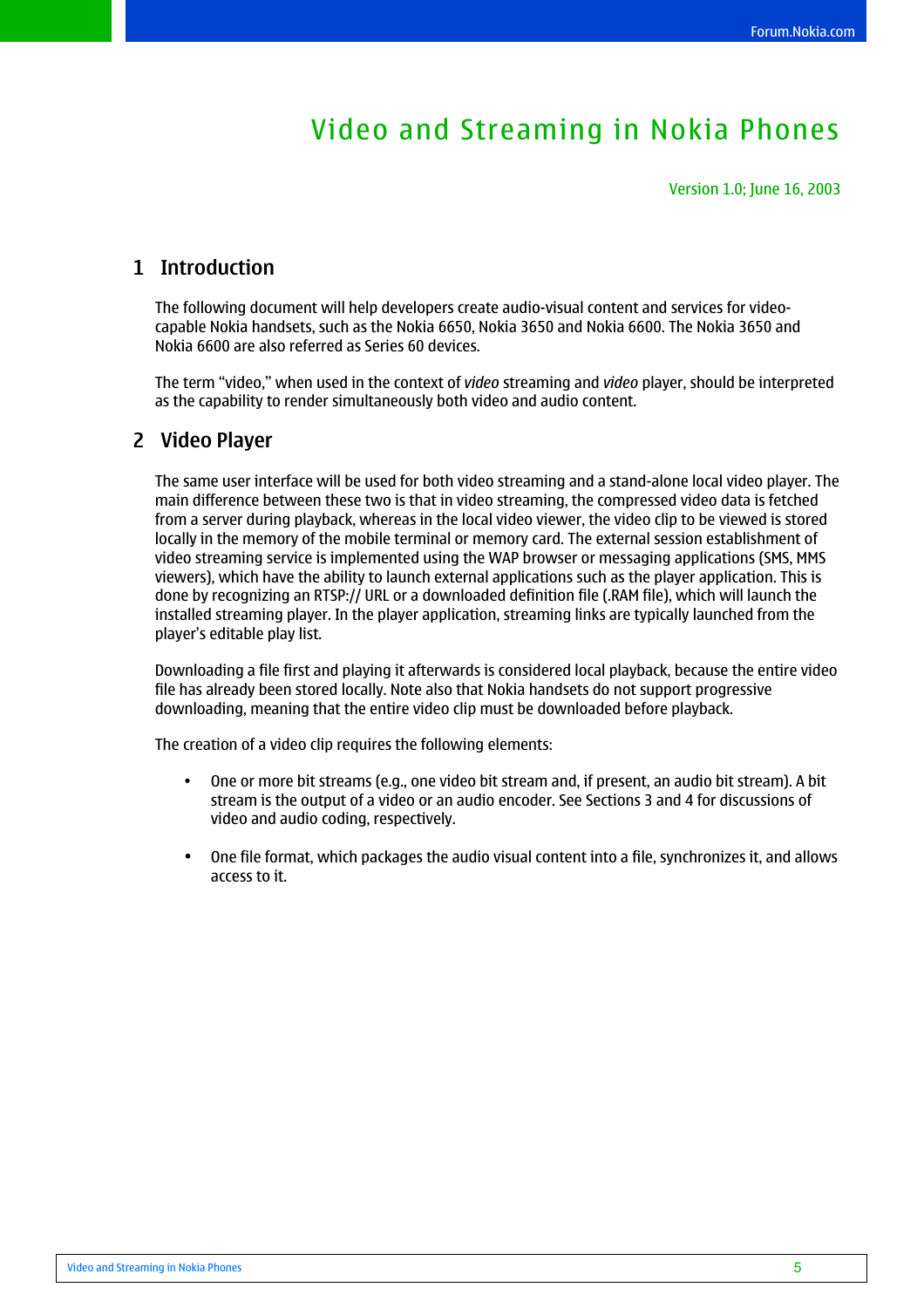<span id="page-5-0"></span>

Figure 1: Key elements for creating a video clip

Note that some Nokia 3650 variants may have different sets of features in video streaming (for example, the Chinese version of the Nokia 3650).

# **3 Video Coding**

A video sequence consists of a series of still images. Video compression methods are based on reducing the redundant and perceptually irrelevant parts of video sequences. That redundancy can be categorized into spatial, temporal, and spectral redundancies. Spatial redundancy refers to the correlation between neighboring pixels. Temporal redundancy means that the same objects appearing in the previous image are likely to appear in the current image as well. Spectral redundancy addresses the correlation between the different color components of the same image. Compression can be achieved by generating motion-compensation data, which describes the motion between the current and the previous image. It can be said that the current image is predicted from the previous one.

Usually, however, efficient compression cannot be reached simply by reducing the redundancy of the sequence. Thus, video encoders must also discard some non-redundant information. When doing this, the encoders take into account the properties of the human visual system and mainly discard the information that is least important for the subjective quality of the image. In addition, the redundancy of the encoded bit stream is reduced by means of efficient lossless coding of compression parameters and coefficients. The main technique is to use variable-length codes.

Video compression methods typically differentiate between images that can or cannot use temporal redundancy reduction. Compressed images that do not use temporal redundancy reduction methods are usually called INTRA or I-frames, whereas temporally predicted images are called INTER or Pframes. In the INTER frame case, the predicted (motion-compensated) image is rarely sufficiently precise, and therefore a spatially compressed prediction error image is also associated with each INTER frame.

In video coding, there is always a tradeoff between bit rate and quality. Some image sequences may be harder to compress than others due to rapid motion or complex texture, for example. In order to meet a constant bit-rate target, the video encoder controls the frame rate as well as the quality of images: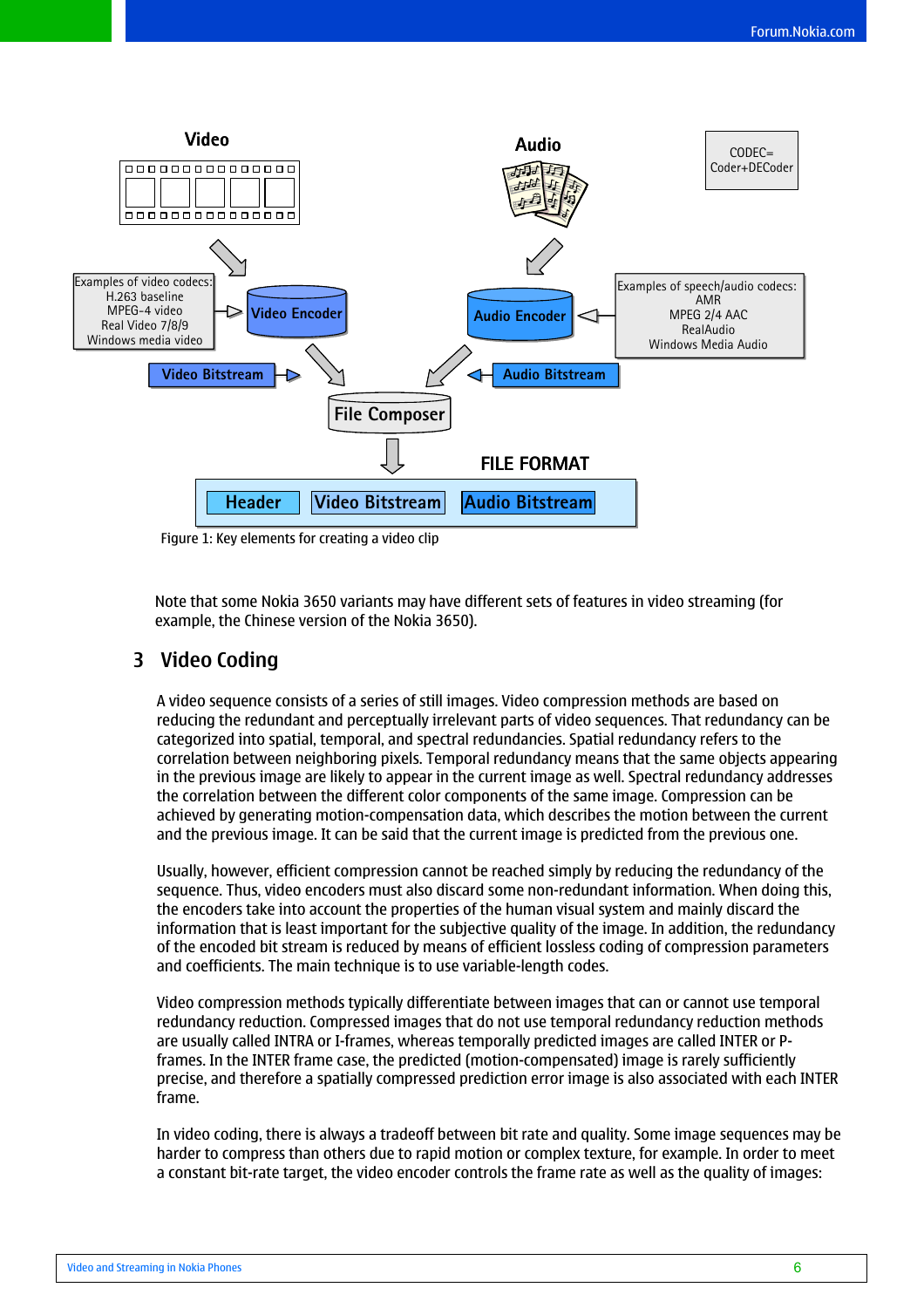<span id="page-6-0"></span>the more difficult the image is to compress, the worse the image quality. If variable bit rate is allowed, the encoder can maintain a standard video quality.

#### **3.1 H.263**

ITU-T H.263 is an established codec used in various multimedia services, and it provides a wide "toolbox" of various encoding tools and coding complexities for different purposes. The tools to be used and the allowed maximum complexity for the particular mode are defined in so-called codec profiles and levels, respectively.

For most mobile multimedia services, the H.263 Profile 0, Level 10 (also known as "H.263 baseline"), has been defined as a mandatory codec. This is also the mainstream codec supported in Nokia video players.

H.263 uses the Discrete Cosine Transform (DCT) to reduce spatial redundancy. The transform converts a block of pixels to coefficients that represent the spatial frequency components of the block. Only the frequencies appearing in the block have high-amplitude coefficient values; other coefficients are close to zero. For example, a constantly colored block has only one spatial frequency and it is transformed to one non-zero DCT coefficient, whereas the other DCT coefficients remain zero. Consequently, the DCT coefficient block is easier to code with run-length codes than the original block of pixels. In order to gain compression, the transformed block is quantized, which means that the coefficients are rounded to certain quantization levels. The fewer possible quantization levels there are, the fewer bits it takes to represent a quantization level. An approximation of the original block of pixels can be restored from the coded DCT quantization levels by applying an inverse DCT. The fewer quantization levels used, the worse the quality of the reconstructed image. ITU-T H.263 allows 31 quantization step sizes that are controlled by the so-called quantization parameter.

#### **3.2 MPEG-4 Visual**

The Nokia 3650, Nokia 6600 and Nokia 6650 will also support decoding of video bit-stream content conforming to MPEG-4 Visual Simple Profile, Level 0. This is an optional video codec in several recent multimedia standards.

#### **3.3 RealVideo 7 and RealVideo 8**

RealVideo 7 and RealVideo 8 are two proprietary video coding formats developed by Real Networks. The RealOne Player installed on board the Nokia device supports the decoding of video in RealVideo 7 and RealVideo 8 formats.

RealVideo 7 is similar to MPEG-4 and H.263 in that it makes use of I-frames and P-frames and is block transform-based. It also uses Bidirectional frames or B-frames that are computed based on interpolation between the previous and next I- and P-frames using motion vectors and spatial information. RealVideo 7 is more efficient than MPEG-4 or H.263 due to the use of B-frames and some advanced coding techniques created by RealNetworks.

RealVideo 8 is also similar to MPEG-4 and H.263 in that it makes use of I-frames and P-frames and is block transform-based. It also uses Bidirectional frames or B-frames. However, it is 30% to 40% better than RealVideo 7 due to major differences in the specific techniques used for transform coding, motion estimation, and filtering.

### **4 Audio Coding**

Arbitrary sounds can be represented as a sum of waves having different frequencies and amplitudes. In other words, any sound is an amplitude waveform as a function of time. Sounds can be digitized when samples of the corresponding waveform are taken frequently enough. For arbitrary sounds and music, a 44.1 kHz sampling frequency is considered to provide high quality. For speech, an 8 kHz sampling frequency is adequate for most applications. Typically, 16 bits is enough to represent one sample.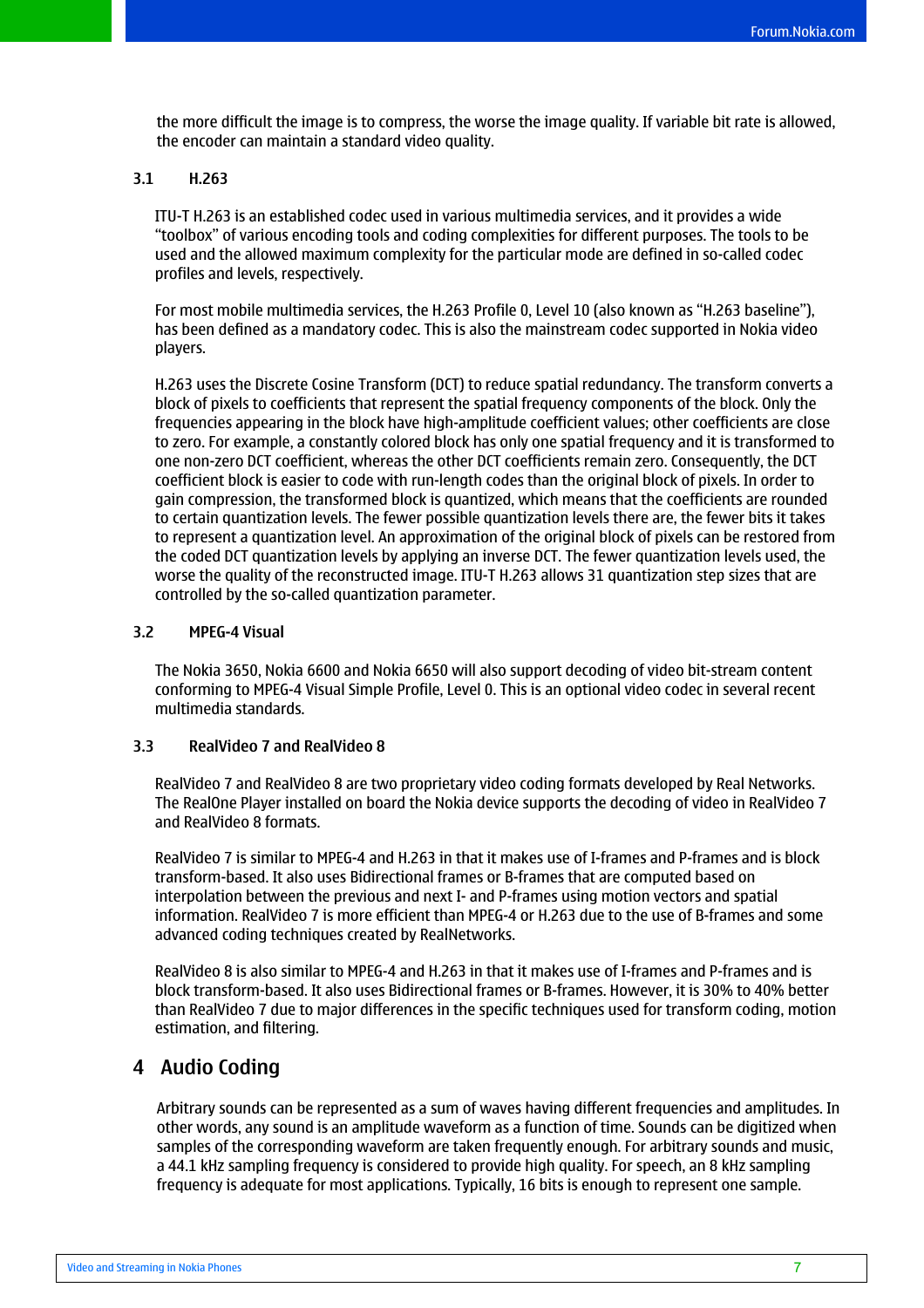<span id="page-7-0"></span>Digitized audio can be compressed in various ways. A simple coding method is to use an adaptive step size to quantize audio samples. Such a technique is used in the IMA ADPCM audio coding standard that reserves 4 bits per sample. Consequently, if the sampling frequency is 8 kHz, IMA ADPCM coded audio takes 32 kbit/s. Another simple audio coding method is A-law PCM, which uses a logarithmic quantization step size and reserves 8 bits per sample.

More advanced audio coding methods take advantage of the human psychoacoustics model. Parts of the audio signal are barely audible and can be discarded or compressed. Typically, the advanced coding audio methods are categorized into generic audio coding and speech coding techniques. Generic audio coding algorithms are targeted for music and sound as well as human voices, whereas speech coding algorithms are aimed at speech only and perform relatively poorly when music is coded.

#### **4.1 AMR**

One of the most advanced speech coding standards today is the Adaptive Multi-Rate (AMR) speech codec, which was developed by the European Telecommunications Standards Institute (ETSI). It includes eight speech coding modes, whose bit rates range from 4.75 to 12.2 kbit/s. Some of the modes are the same as the earlier-defined voice telephony codec specified for other standards. For example, AMR at 12.2 kbit/s is the same speech codec as the GSM Enhanced Full-Rate (EFR) codec. AMR is a mono type codec.

To provide the best listening experience, AMR encoding should be used for content that does not include complex, noisy, or critical music content. The limited audio bandwidth of 3.5 kHz means higher frequencies are not reproduced perfectly and are filtered with an anti-aliasing filter. Content proven to work satisfactorily with AMR includes news and sports coverage and light popular music.

#### **4.2 AMR-WB**

AMR-WB represents state-of-the-art technology in low bit rate wideband speech coding. Like AMR, it is a multi-rate speech codec. AMR-WB technology uses nine bit rates between 6.6 and 23.85 kbit/s at 16 kHz sampling rate. The speech processing is performed on 20 ms frames, so each AMR-WB encoded frame represents 320 speech samples. AMR-WB uses MIME type audio/amr-wb and file extension \*.awb. AMR-WB payload format as well as MIME type is defined in RFC 3267[1].

AMR-WB has been selected by the 3GPP in December 2000 and ITU-T in July 2001. The ITU-T AMR Wideband is now known as G.722.2. 3GPP has several specifications available related to AMR-WB:

- 3GPP TS 26.190 [2]
- 3GPP TS 26.201 [3]
- 3GPP TS 26.174 [4]
- 3GPP TS 26.194 [5]

#### **4.3 RealAudio Voice, RealAudio 7, and RealAudio 8**

RealOne Player in the Nokia 3650 and Nokia 6600 supports RealAudio Voice, RealAudio 7, and RealAudio 8 audio codecs. RealAudio 7 is also known as RealAudio G2 codec.

RealAudio 7 is an Internet audio codec used for many legacy contents served by RealServers. RealVoice is an ADPCM codec used for speech frequency ranges. For information on the use of these codecs in mobile environments, please consult with RealNetworks or check out its mobile content authoring guidelines on the Internet (also see Section 6.2.3).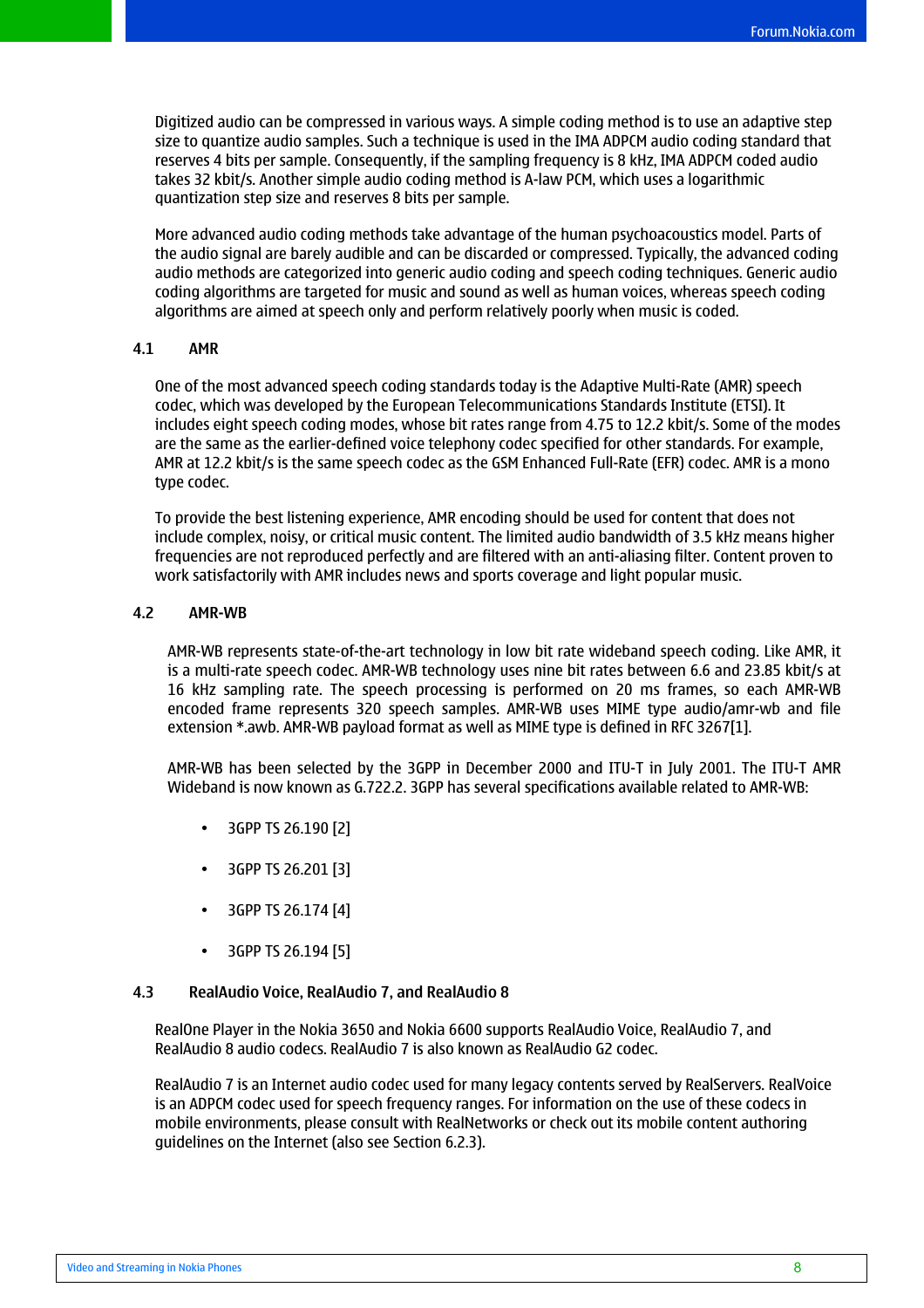<span id="page-8-0"></span>RealAudio 8 (©RealNetworks Inc.) is a proprietary audio codec that supports various sampling and bit rates, starting from very low bit rates (3-4 kbit/s). Nokia doesn't recommend use of RealAudio 8 at bit rates covered with AMR, but if necessary for bandwidth limitation reasons, the codec can be used. For information on the optimal use of bit rates and sampling rates, please consult RealNetworks' Web guidelines.

For the time being, RealAudio 8 should be used for encoding music content intended for audio-only streaming or local playback from the Nokia 3650 phone memory or a memory card.

The upper decoding speed limit of the RealAudio 8 codec supported in the Nokia 3650 and Nokia 6600 is 96 kbit/s.

Note that maximum digital-to-analog sampling conversion provided by the Nokia 3650 device is 8 kHz; by the Nokia 6600 it is 16 kHz.

## **5 File Formats**

Conceptually there is a difference between the video coding format and the video file format. The coding format is related to the action of a specific coding algorithm that codes the content information into a code stream. The file format is a way of organizing video and audio code streams so that they can be accessed for local decoding and playback or streamed over a transport channel.

The following list includes some of the most common video file formats today:

- Microsoft Audio-Video Interleaved (AVI)
- Apple QuickTime file format (.mov)
- MPEG-1 file format (.mpg)
- 3GPP file format (.3gp)
- MP4 file format (.mp4)

In accordance with the 3GPP specifications, Nokia supports the 3GPP file format (extension: .3gp) for the storage of video and associated audio (if present).

Note that the Nokia Video Player doesn't commit to play back media content inside .mp4 files (MPEG-4 file format), although the file may contain media types supported by the player. If the .mp4 file declares 3GPP file format compatibility, the content will play out as originally intended by the content author, otherwise the player presentation may not reproduce original content.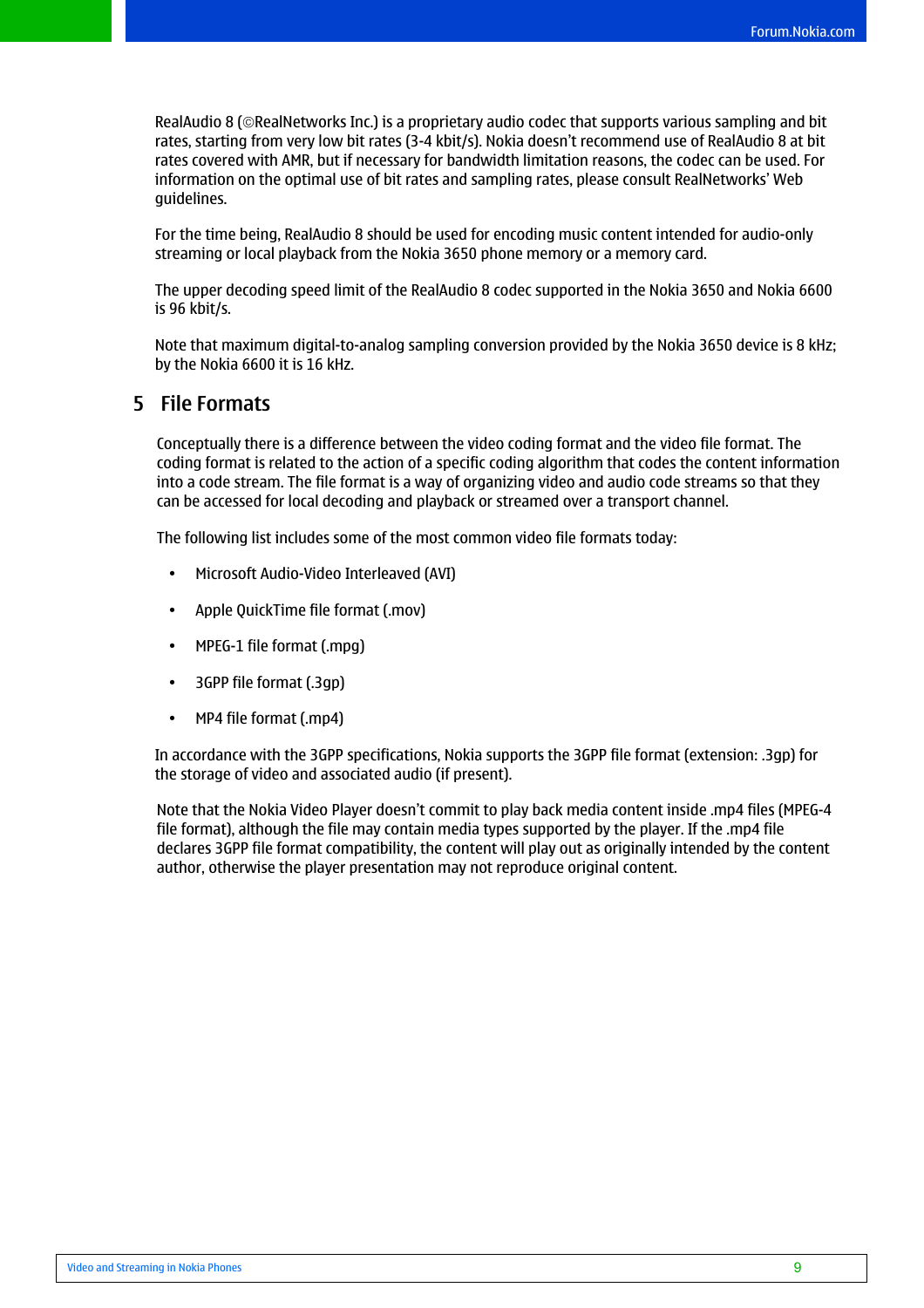# <span id="page-9-0"></span>**6 Video Capabilities in Nokia Products**

### **6.1 Nokia 6600**

### 6.1.1 Video Recorder



The Video Recorder can record video clips using the Nokia 6600's integrated camera. The video clip is saved either in the internal memory of the device or to an MMC card. The clips are coded according to the H.263 Profile 0, Level 10 standard, with or without audio depending on the device settings. Image size can be selected between 128 x 96 (Sub-QCIF) and 176 x 144 (QCIF) with a maximum 10 fps frame rate. The maximum multimedia file size is set to 95 kB. RealOne Player can be used to play back the recorded video clip.

Figure 2: Nokia 6600 Video Recorder

#### 6.1.2 RealOne Player

RealOne Player has been integrated to e-mail and the MMS client and it is used to play back local content such as files in the memory card, e-mail and MMS attachments. It can also be used to stream video content from remote RealServers over the GPRS and CSD connections. Maximum bit stream for video clips has been set to 64 kbit/s. With H.263 codec, such a bit stream can be utilized to process 10 to 15 frames per second, depending on the content and encoding tools involved in content authoring. The optimal size for clips is 176 x 144 pixels. The following media types can be played with this player:

- video/3gpp (\*.3gp)
	- $\circ$  H.263 coded video + AMR or AMR-WB coded audio
	- o MPEG-4 Visual Simple Profile, Level 0 + AMR or AMR-WB coded audio
- video/vnd.rn-realvideo
- application/x-pn-realmedia
- application/vnd.rn-realmedia
- audio/x-pn-realaudio
- audio/vnd.rn-realaudio
- audio/3gpp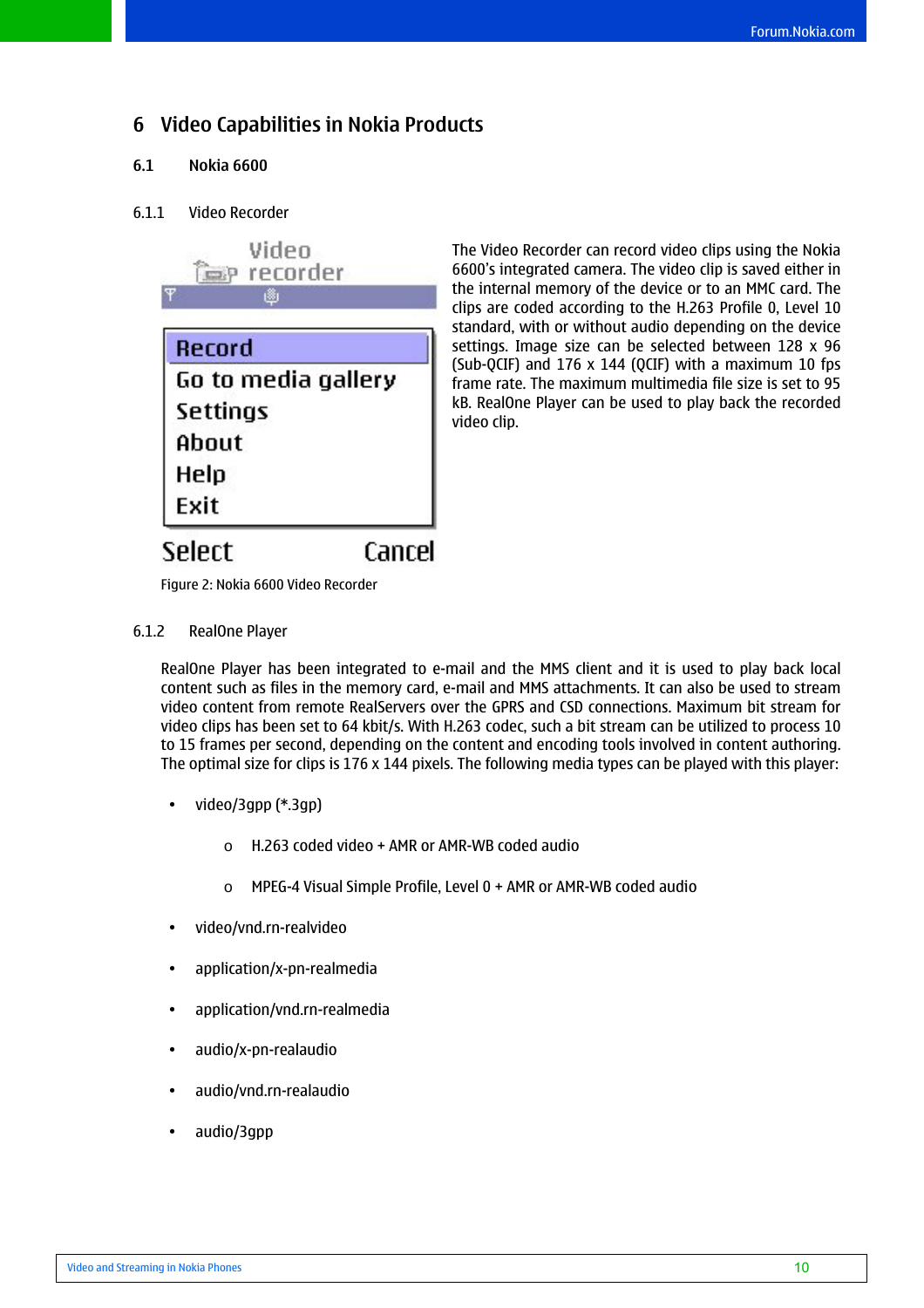<span id="page-10-0"></span>**6.2 Nokia 6650** 



The Nokia 6650 records video clips using an integrated camera, and saves them in its internal memory. A video clip is coded according to the H.263 Profile 0, Level 10 standard, with or without audio depending on the device settings. The maximum video file size is set to 100 kB, if sent inside an MMS message. Otherwise the video file size is unrestricted. Image size is set to 128 x 96 (Sub-QCIF) and the maximum frame rate is 15 frames per second. The player can play back .3gp clips, which include H.263 and AMR. In playback mode the maximum accepted image size is 176 x 144 (QCIF) and the maximum frame rate is 15 frames per second. If 176 x 144 (QCIF) is used, the image is scaled down to 128 x 108 to fit on the screen.

Options Pause Stop

Figure 3: Nokia 6650 Video Player

The Video Player in the Nokia 6650 has been integrated into the MMS client and it is used to play local content such as files that are transferred into the phone memory from an external device and/or received as MMS attachments. The maximum bit rate for video clips has been set to 64 kbit/s. Progressive downloading or streaming is not supported with the Nokia 6650.

The following media types can be played in the Nokia 6650:

- 3GPP video/3gpp
	- o H.263 coded video + AMR coded audio
	- o MPEG-4 Visual Simple Profile, Level 0 + AMR coded audio

#### **6.3 Nokia 3650**

Nokia 3650 features the Video Recorder and has two different players, the Nokia embedded Video Player and RealOne Player. Only RealOne Player is visible as launchable application in the application grid.

#### 6.3.1 Video Recorder

The Video Recorder can record video clips using the Nokia 3650's integrated camera. The video clip is saved either in the internal memory of the device or to an MMC memory card. The clip is coded according to the H.263 Profile 0, Level 10 standard, with no audio. Image size is set to 128 x 96 (Sub-QCIF) and the maximum frame rate is 10 frames per second. The maximum multimedia file size is set to 100 kB. RealOne Player can be used to play back the recorded video clip.

#### 6.3.2 Nokia Video Player

The Nokia Video Player is not visible in the Nokia 3650 application grid, but it has been integrated to email and the MMS client and it is used to play back local content such as files in the memory card, email, and MMS attachments. Maximum bit stream for video clips has been set to 64 kbit/s. With H.263 codec, such a bit stream can be utilized to process 10 to 15 frames per second, depending on the content and encoding tools involved in content authoring. The optimal size for clips is 176 x 144 pixels. This player cannot be used to stream video or audio; it is meant only for local file playback. The following media types can be played with this player:

• 3GPP video/3gpp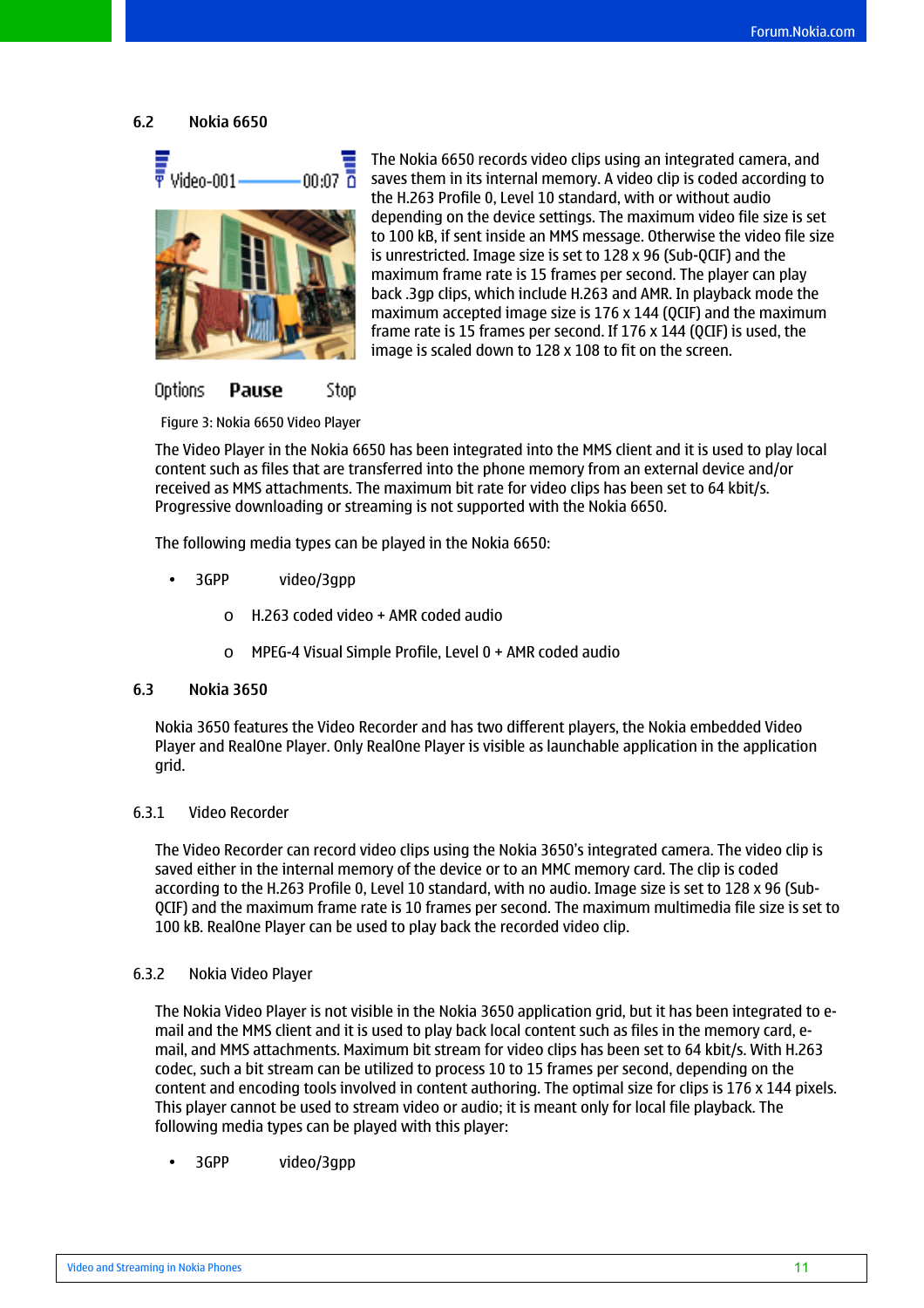- o H.263 coded video + AMR coded audio
- o MPEG-4 Visual Simple Profile, Level 0 + AMR coded audio

#### <span id="page-11-0"></span>6.3.3 RealOne Player



RealOne Player can be used to play local content as well as stream from remote RealServer servers over the GPRS and CSD connections. The following MIME types have been assigned to RealOne Player:

Figure 4: RealOne Player in the Nokia 3650

- audio/x-pn-realaudio
- application/x-pn-realmedia
- application/vnd.rn-realmedia
- audio/vnd.rn-realaudio
- video/vnd.rn-realvideo
- audio/3gpp
- video/3gpp

Additionally, RealOne Player supports in local playback 3GPP files that contain a single MPEG-4 Visual Simple Profile Level 0 track and an AMR track, AMR-only files (.amr), and playback of the following RealNetworks media formats stored in RealMedia file format (.rm):

- RealAudio Voice speech codec
- RealAudio 7 and RealAudio 8 audio codecs
- RealVideo 7 and RealVideo 8
- **6.4 Nokia 6220**

#### 6.4.1 Video Recorder

The Video Recorder can record video clips using the Nokia 6220's integrated camera. The video clip is saved in the internal memory of the device. The clip is coded according to the H.263 Profile 0, Level 10 standard, with audio. Image size is set to 128 x 96 (Sub-QCIF) and the maximum frame rate is 7.5 frames per second. The maximum multimedia file size is set to 100 kB.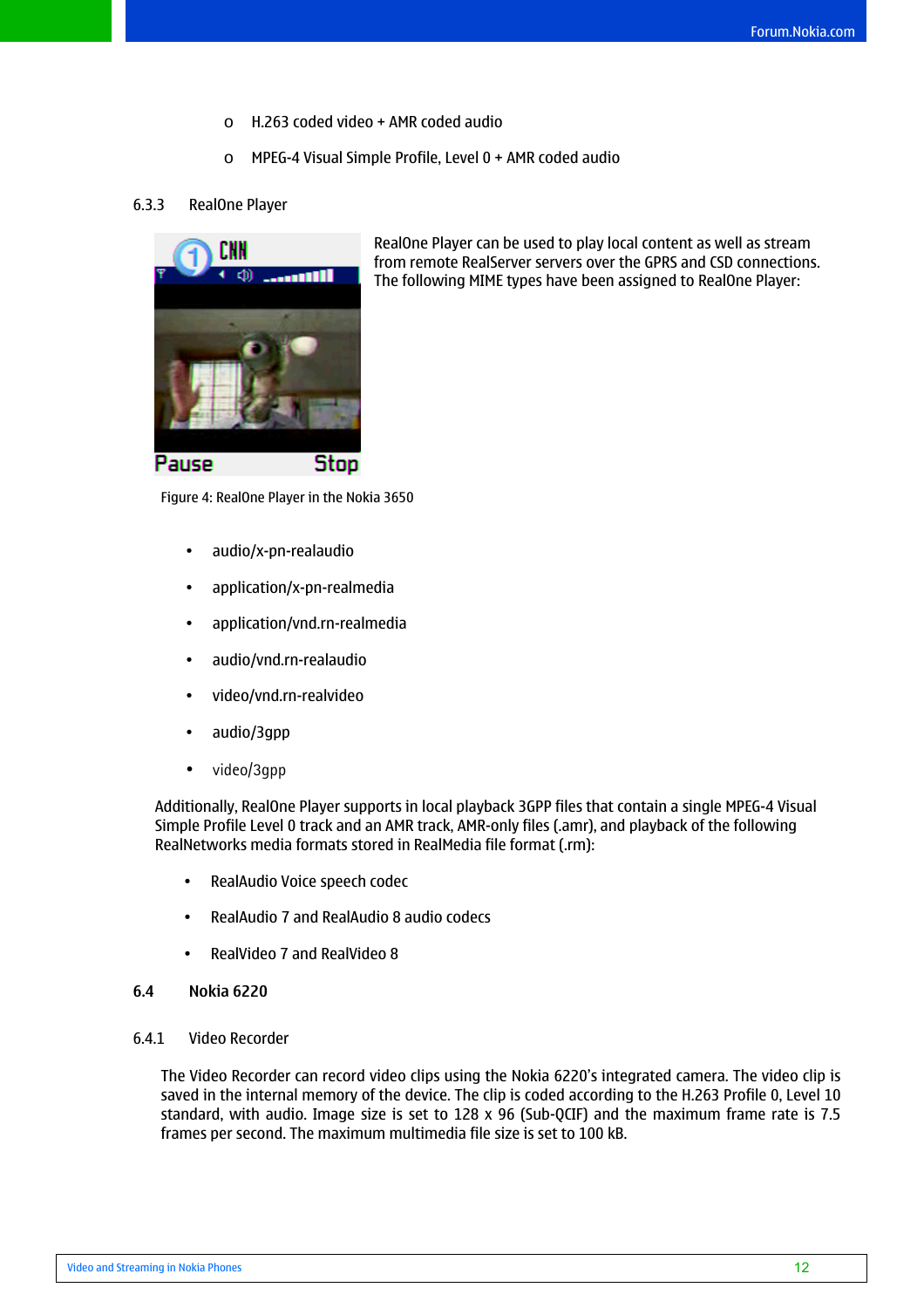#### <span id="page-12-0"></span>6.4.2 Video Player

Video Player is used to play back local content. Maximum bit stream for video clips has been set to 64 kbit/s. With H.263 codec, such a bit stream can be used to process 10 to 15 frames per second, depending on the content and encoding tools involved in content authoring. The optimal size for clips is 128 x 96 pixels. This player cannot be used to stream video or audio; it is meant only for local file playback. The following media types can be played with this player:

- 3GPP video/3gpp
	- o H.263 coded video + AMR coded audio

#### **6.5 Tools for Video Content Creation**

Forum Nokia offers tools for creating video content aimed at mobile phones. The Nokia Multimedia Converter 2.0 Beta 2 has the ability to convert the most common video/audio formats, such as avi, mov, mp3 and wav, to 3gp file format. The tool also includes a console version, which enables developers to integrate the conversion to their system and convert the content on the fly. The tool is available at the [Forum Nokia Web site.](http://www.forum.nokia.com/main/1,6566,030,00.html?fsrParam=2-3-/main/1,6566,030,00.html&fileID=2998)

### **7 Streaming**

Streaming is the transmission of the real-time data, audio and video, from a server to a client, where the client decodes and plays the data as it is received. Streaming lets the viewer see the content immediately after a short buffering period. One advantage compared to local playback is that no data will be stored permanently to the terminating client. The end user cannot forward or send the content to another user, so the content can be charged each time it is consumed. This is one great advantage for service providers.

Available transfer bandwidth for streaming sessions will vary based on the access technology used and the configuration of the operator network. If the content is to be served within a particular operator's service domain only, appropriate authoring guidelines are usually available from the operator or the service provider.



#### 7.1 **Streaming Capabilities in Nokia Products**

The maximum manual bandwidth setting in RealOne Player is 40.2 kbp/s. As a general content creation guideline for content authoring it can be said that typical sustainable maximum throughput range with Nokia 3650 and Nokia 6600 over GPRS is 20-25 kbit/s, with HSCSD 3+1 connection up to 43 kbit/s.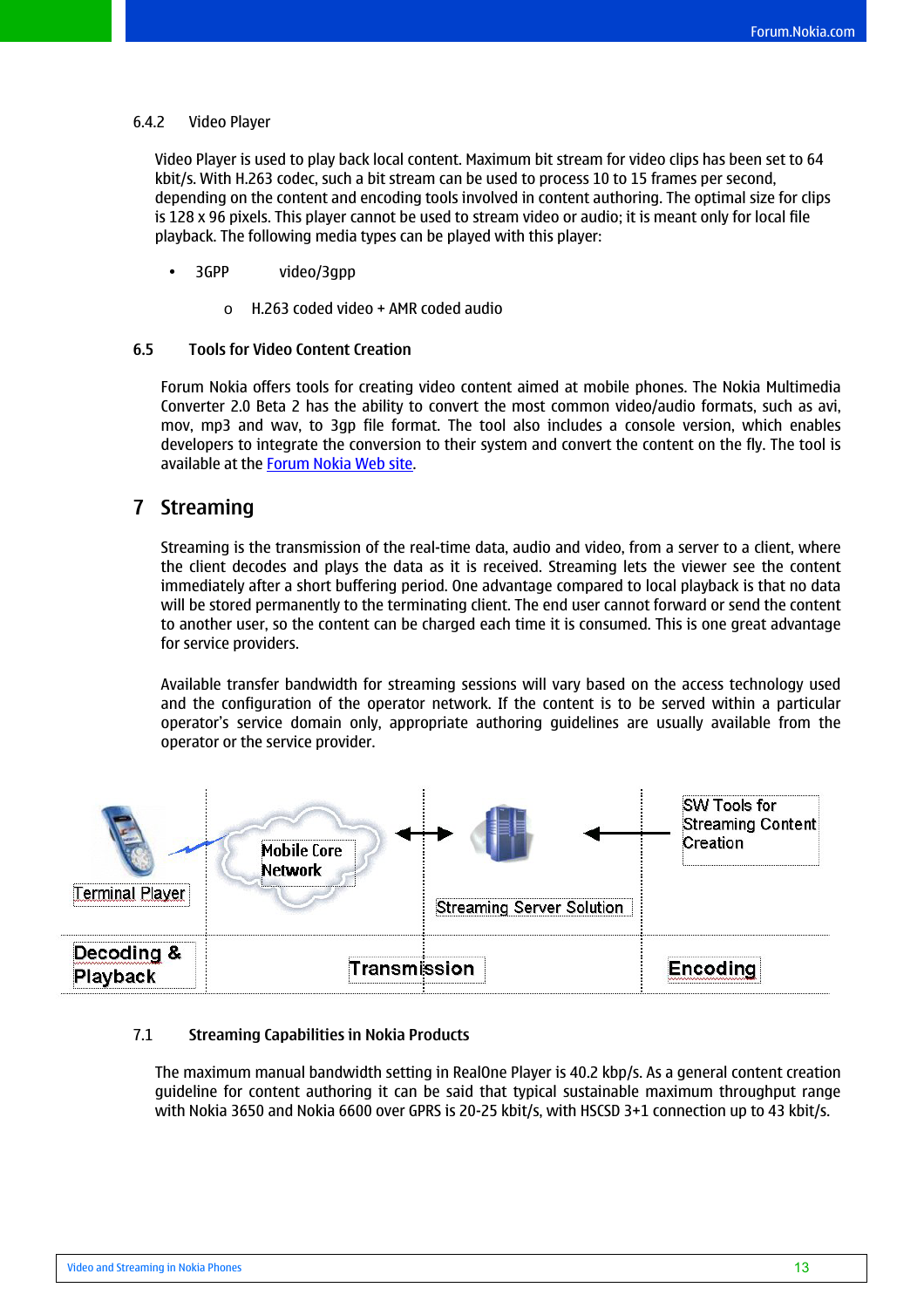#### <span id="page-13-0"></span>7.1.1 Nokia 6600

RealOne Player in the Nokia 6600 can be used to stream content from any 3GPP-compliant server, including RealNetworks Helix Mobile Server, over the GPRS and CSD connections.

For video streaming, RealOne Player in the Nokia 6600 supports the following media formats either alone (e.g., audio-only streaming) or as combinations of audio-visual media types:

- 3GPP streaming via RTP
	- o H.263 Profile 0, Level 10
	- o MPEG-4 Visual Simple Profile, Level 0
	- o AMR
	- o AMR-WB
- RealAudio Voice speech codec
- RealAudio 7 and RealAudio 8 audio codecs
- RealVideo 7 and RealVideo 8

#### 7.1.2 Nokia 3650

RealOne Player in the Nokia 3650 can be used to stream content from remote RealServer servers over the GPRS and CSD connections.

For video streaming, RealOne Player in the Nokia 3650 supports the following RealNetworks media formats either alone (e.g., audio-only streaming) or as combinations of audio-visual media types:

- RealAudio Voice speech codec
- RealAudio 7 and RealAudio 8 audio codecs
- RealVideo 7 and RealVideo 8

#### **7.2 Tools for Streaming Content Creation**

RealNetworks provides support for creating content suitable for Mobile RealOne Player. The Helix Producer authoring tool is available from RealNetworks, at [http://www.real.com](http://www.real.com/), and various content authoring guidelines for both local playback and streaming for the Nokia 3650 are available at [http://www.realnetworks.com/mobile/nokia/content\\_providers.html.](http://www.realnetworks.com/mobile/nokia/content_providers.html)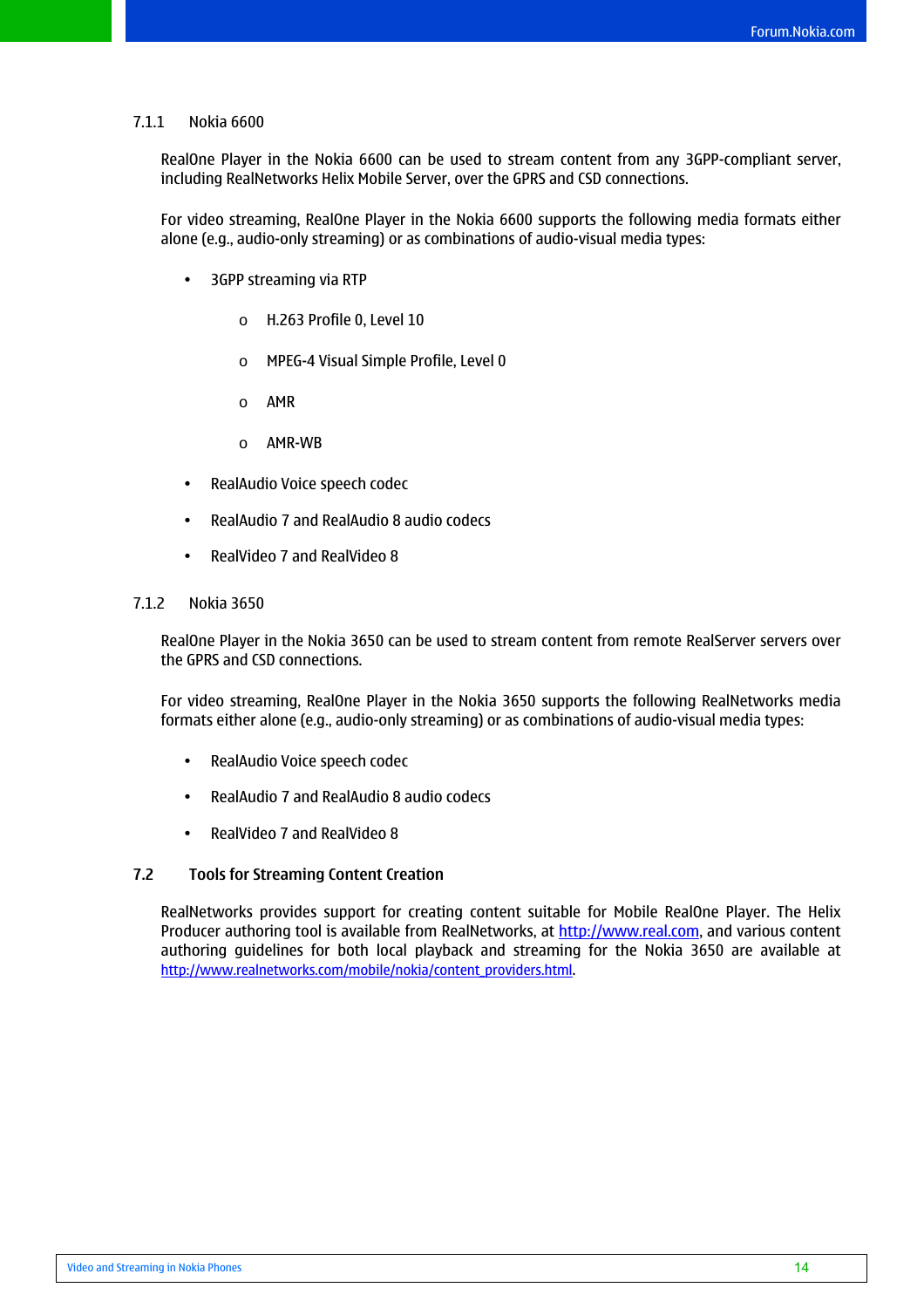# <span id="page-14-0"></span>**8 Terms and Abbreviations**

| 3GPP         | MIME subtype for 3GPP file format; also Third Generation Partnership Project (gen.) |
|--------------|-------------------------------------------------------------------------------------|
| 3GP or 3gp   | File name extension for 3GPP file format                                            |
| <b>ADPCM</b> | <b>Adaptive Pulse Code Modulation</b>                                               |
| <b>AMR</b>   | Adaptive Multi-Rate speech codec                                                    |
| AMR-WB       | Adaptive Multi-Rate Wideband speech codec                                           |
| API          | <b>Application Programming Interface</b>                                            |
| AVI          | Microsoft Audio-Video Interleaved file format                                       |
| CD-ROM       | <b>Read-Only Compact Disc</b>                                                       |
| <b>CSD</b>   | <b>Circuit Switched Data</b>                                                        |
| <b>DCT</b>   | <b>Discrete Cosine Transform</b>                                                    |
| <b>GPRS</b>  | <b>General Packet Radio System</b>                                                  |
| <b>GSM</b>   | Global System for Mobile Communication                                              |
| <b>HSCSD</b> | GSM High Speed Circuit Switched Data                                                |
| <b>HTML</b>  | Hypertext Markup Language                                                           |
| Hz           | Hertz, 1/sec                                                                        |
| IMA          | <b>Interactive Multimedia Association</b>                                           |
| ITU-T        | International Telecommunication Union, Telecommunication Standardization Sector     |
| kbit/s       | kilobits per second                                                                 |
| <b>MMS</b>   | Multimedia Messaging Service                                                        |
| MOV or mov   | File name extension for Apple QuickTime file format                                 |
| <b>MPEG</b>  | ISO/IEC Moving Pictures Experts Group                                               |
| MPG or mpg   | File name extension for MPEG-1 file format                                          |
| MP3          | MPEG-1 Audio Layer 3 audio coding                                                   |
| MP4          | MIME subtype for MPEG-4 file format                                                 |
| mp4          | File name extension for MPEG-4 file format                                          |
| <b>NIM</b>   | Nokia Interleaved Multimedia file format                                            |
| PC           | Personal Computer                                                                   |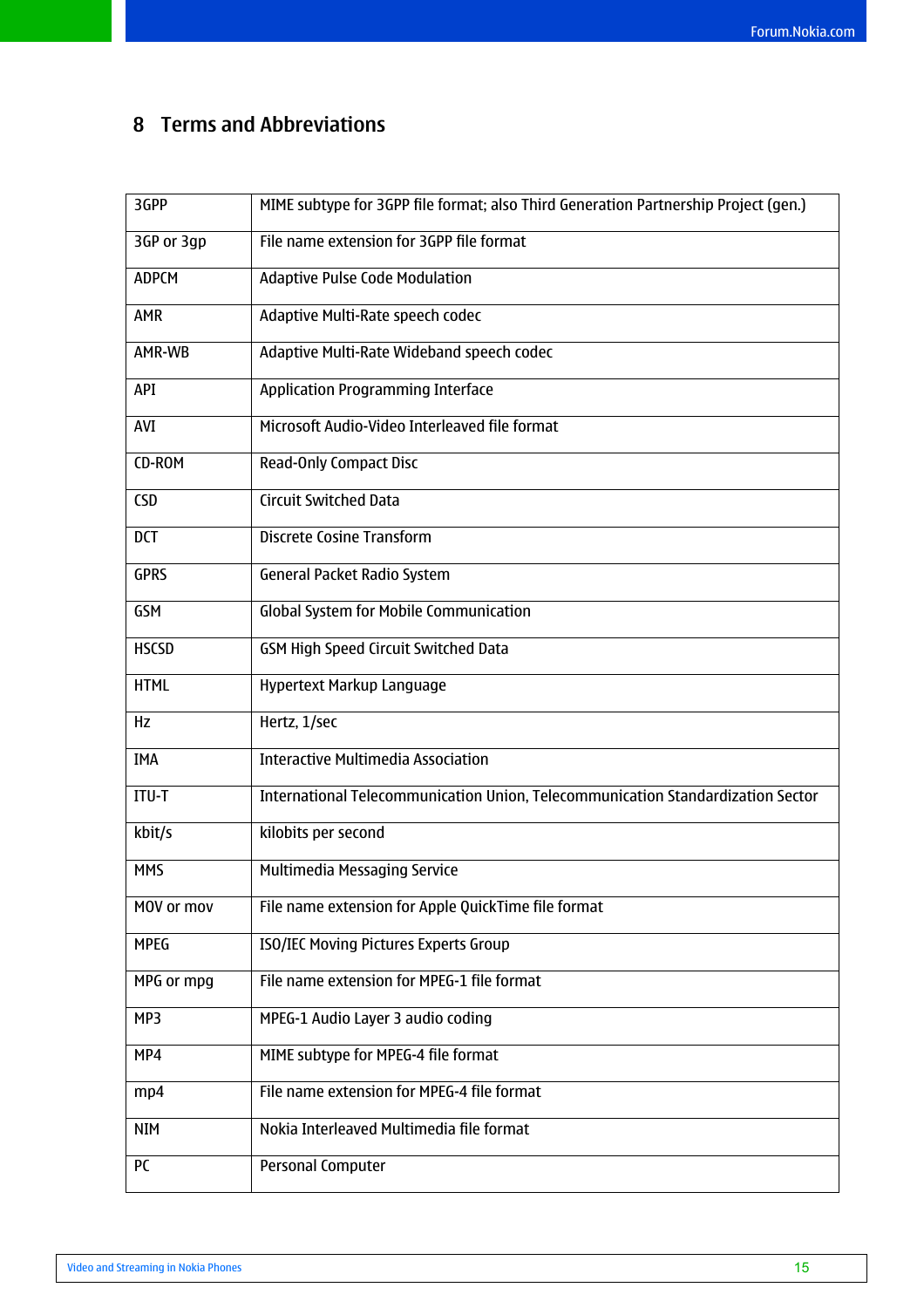<span id="page-15-0"></span>

| <b>PCM</b> | <b>Pulse Code Modulation</b>                                                                                      |
|------------|-------------------------------------------------------------------------------------------------------------------|
| QCIF       | Quarter Common Intermediate Format                                                                                |
| RAM or ram | File extension for RealNetworks' simple URI descriptor files                                                      |
| <b>RGB</b> | Red-Green-Blue color space                                                                                        |
| RM or rm   | File extension for RealMedia file format                                                                          |
| Sub-QCIF   | Sub Quarter Common Interchange Format                                                                             |
| <b>WAV</b> | Microsoft waveform audio file format                                                                              |
| <b>YUV</b> | Color space, Y is the luminance or grayscale component; U and V are chrominance or<br>color difference components |

# **9 References**

[1] *RFC 3267 – Real-Time Transport Protocol (RTP) Payload Format and File Storage Format for the Adaptive Multi-Rate (AMR) and Adaptive Multi-Rate Wideband (AMR-WB) Audio Codecs*, June 2002

[2] *3GPP TS 26.190 - AMR Wideband Speech Codec (release 5)*, December 2001, Version 5.1.0

[3] *3GPP TS 26.201 – AMR Wideband Speech Codec; Frame Structure*, March 2001, Version 5.0.0

[4] *3GPP TS 26.174 – Adaptive Multi-Rate (AMR) Wideband Speech Codec Test Sequences*, December 2002, Version 5.4.0

[5] *3GPP TS 26.194 – AMR Wideband Speech Codec; Voice Activity Detector (VAD)*, March 2001, Version 5.0.0